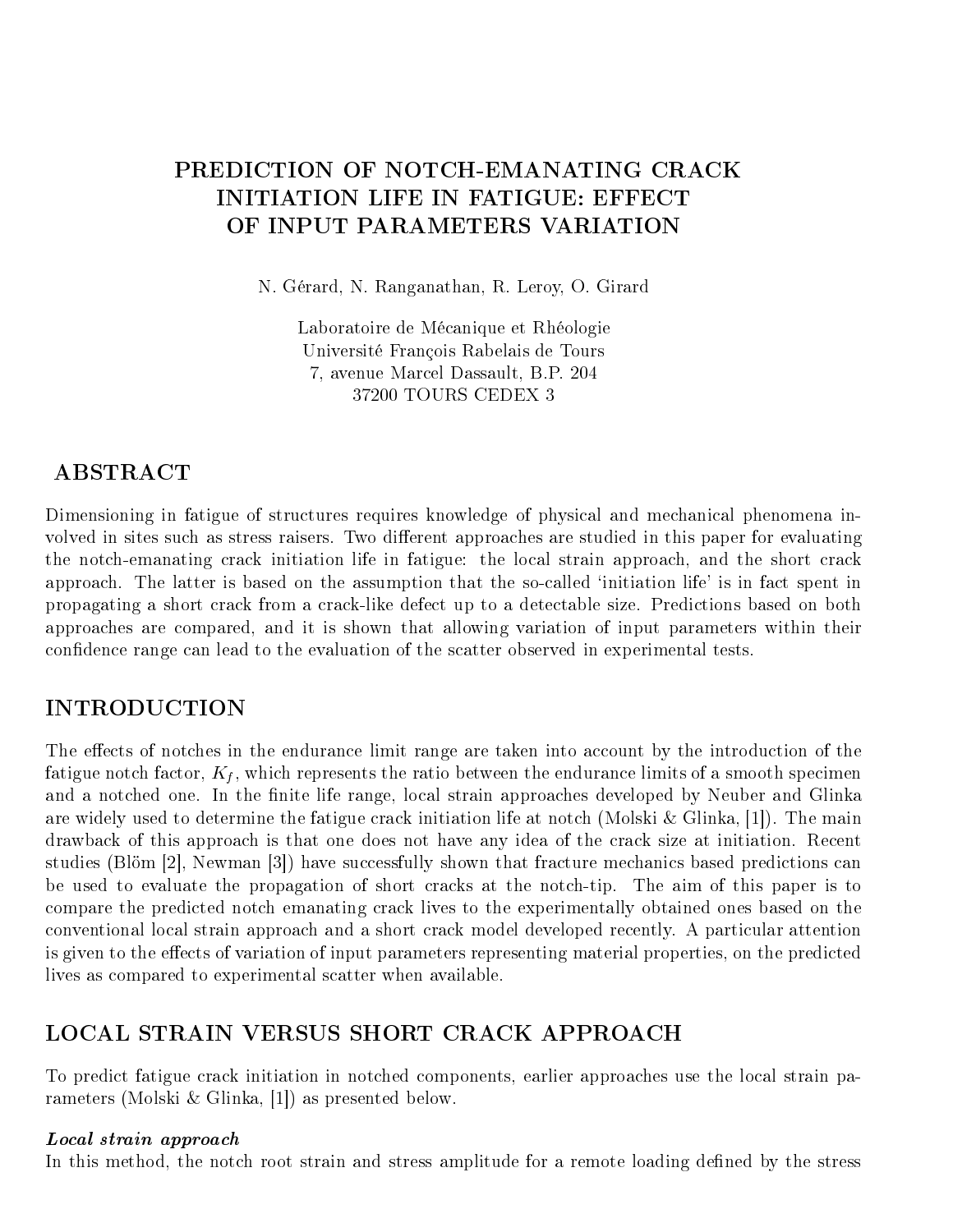$$
\frac{\Delta\epsilon}{2} = \frac{\Delta\sigma}{2E} + \left(\frac{\Delta\sigma}{2K'}\right)^{\frac{1}{n'}}
$$
\n(1)

$$
\frac{(K_T \Delta S)^2}{E} (1 - \nu^2) = \frac{\Delta \sigma^2}{4E} + \frac{\Delta \sigma}{1 + n'} \left(\frac{\Delta \sigma}{2K'}\right)^{\frac{1}{n'}} \tag{2}
$$

A fictive smooth specimen is assumed to exist at the notch tip and damage associated to the local stress amplitude  $\Delta \sigma$  is determined by Miner's law after suitable correction for the local mean stress level. Available corrections are the Morrow (eq. 3), Manson-Halford (eq. 4) and Smith-Watson-Topper (eq. 5) expressions, added to the simple Manson-Coffin (eq. 6) expression, that does not provide any correction for the mean stress level.

$$
\frac{\Delta\epsilon}{2} = \frac{\sigma_f' - \sigma_{moy}}{E} (2N_f)^b + \epsilon_f' (2N_f)^c \tag{3}
$$

$$
\frac{\Delta\epsilon}{2} = \frac{(\sigma_f - \sigma_{moy})(2N_f)^b}{E} + \epsilon_f'(2N_f)^c \left(\frac{\sigma_f' - \sigma_{moy}}{\sigma_f'}\right)^{\frac{c}{b}} \tag{4}
$$

$$
\sigma_{max} \frac{\Delta \epsilon}{2} = \frac{{\sigma'_f}^2}{E} (2N_f)^{2b} + \sigma'_f \epsilon'_f (2N_f)^{b+c} \tag{5}
$$

$$
\frac{\Delta\epsilon}{2} = \frac{\sigma_f'}{E} (2N_f)^b + \epsilon_f' (2N_f)^c \tag{6}
$$

All these corrections are incorporated in a computer program, initially developed by G. Glinka, and extended later to include the short crack model by N. Ranganathan (salient details are given below) .

#### Short crack approach

This approach is based essentially on the following assumption : it is believed that from the first fatigue cycle, a crack initiates at a crack like defect (whose size is near comparable to a microstructural feature size, such asan inclusion, or a dispersoïd particle). The so-called initiation life is thus spent in propagating this crack up to the defined initiation size. The equivalence of both approaches have been discussed before (Dowling [4]). As previously, the notch root strain and stress histories are evaluated using the same method (equations (1) and (2)), and the local stress amplitude is incorporated in Kujawski's [5] expression (eq. 7) for a short notch-emanating crack intensity factor. The main advantage of this expression is the fact that it takes into account accurately of the evolution of the local stress at the notch root, as comparisons with finite element method (FEM) shows it. A power law is then used, to relate crack propagation rate and stress intensity factor range.

$$
\Delta K_I = Qf \frac{K_T \Delta S}{2} \left( \left( 1 + \frac{a}{\rho} \right)^{-\frac{1}{2}} + \left( 1 + \frac{a}{\rho} \right)^{-\frac{3}{2}} \right) \sqrt{\pi a} \tag{7}
$$

where  $Q$  is a factor depending of the crack geometry (semi-circular shape or through crack),  $f$  is a correction factor depending upon the crack length (expressed as a in the above expression) and  $\rho$  is the notch-tip radius,  $\Delta S$  is the remote stress range, and  $K_T$  the notch stress concentration factor.

## APPLICATIONS

#### Al 2024-T3

#### Constant amplitude loading

The material properties are shown in table 1. Notched specimens of Al 2024-T3 have been at first submitted to constant amplitude loading, with a stress ratio of 0,1 (Bleuzen, [6]). Using the four different corrections, the local strain approach was applied. For the short crack model, the following assumptions are made: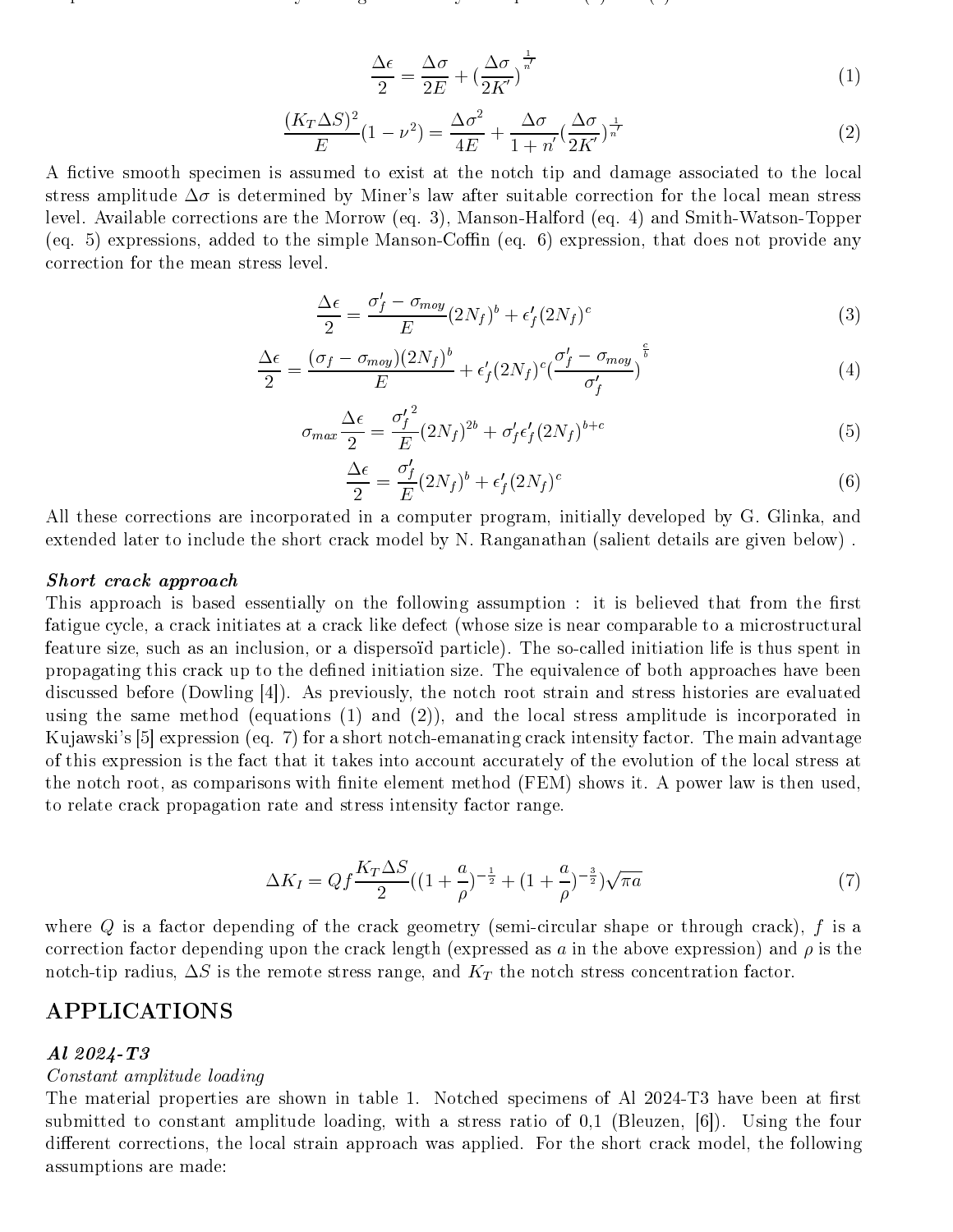- The initial crack length is about 10m, close to related data found in literature (Newman [7]).
- The short crack is assumed to propagate without any crack closure, and the crack growth law consists of three ranges with appropriate constants  $C$  and  $n$  as given in table 1.

Predictions made with mean material properties can be seen in the table 2.

| MATERIALS PROPERTIES OF AL 2024-T3                   |               |
|------------------------------------------------------|---------------|
| Material                                             | Al 2024-T351  |
| Young's Modulus                                      | 74000 MPa     |
| Yield strength                                       | 365 MPa       |
| Cyclic - strength hardening coefficient K'           | 618 MPa       |
| Cyclic - strength hardening exponent n'              | 0,051         |
| Fatigue strength coefficient $\sigma'_t$             | 842 MPa       |
| Basquin's exponent b                                 | $-0.102$      |
| Fatigue - ductility coefficient $\epsilon'_{\ell}$   | 12,12 %       |
| Fatigue - ductility exponent c                       | $-0,564$      |
| Poisson's coefficient                                | 0.33          |
| Propagation law $\frac{da}{dN} = C_i \Delta K^{n_i}$ | Coefficients  |
| $\Delta K < 2:C_i$                                   | 1.3333e-11    |
| $\Delta K < 2 : n_i$                                 | 7.229         |
| $2 < \Delta K < 4 : C_i$                             | $3.3e-10$     |
| $2 < \Delta K < 4 : n_i$                             | $\mathcal{D}$ |
| $\Delta K > 4:C_i$                                   | $1.5e-11$     |
| $\Delta K > 4:n_i$                                   | 4.1           |

TABLE 1

#### TABLE 2

comparison of predicted and measured crack initiation life, in number of cycles,

| CAL, $R=0.1$ |
|--------------|
|              |

| MPa)<br>$\omega_{max}$ |        | Mо    |       | ТW        | EXP.            | Short crack |
|------------------------|--------|-------|-------|-----------|-----------------|-------------|
| 180                    | 374491 | 36127 | 20427 | $15715\,$ | 67959 to 578000 | 63100       |
| 200                    | .48700 | 19595 | 9945  | 9284      | 44330 to 55530  | 44400       |

It can be seen here that the better estimations are made with the short crack approach, slightly conservative, and the Morrow correction. Smith-Topper-Watson and Manson-Halford corrections are over conservative, whereas Manson-Coffin shows a highly non conservative trend.

### $Effect of input parameters variations$

In a previous study, it has been shown that variations in parameters representing mechanical properties of the material within their confidence range can lead to significant variations in predicted lives. In the present study similar concepts are applied with more emphasis on parameters representing the short crack model. Variations concern two types of input parameters : intrinsic, representing material properties such as strain-life curve coefficients or cyclic strain-stress curve. The extrinsic parameters considered here are geometric properties of the component (by evaluating the stress concentration factor at the notch corresponding to machining tolerance). A crack deflection of  $\pm$ 15,900 is assumed for the short crack model, as observed by Hillberry [9] in this material. The equivalent  $\Delta K_{eq}$  is determined by :

$$
\Delta K_{Ieq} = \sin^2(\frac{\pi}{2} - \alpha) . \Delta K_I \tag{8}
$$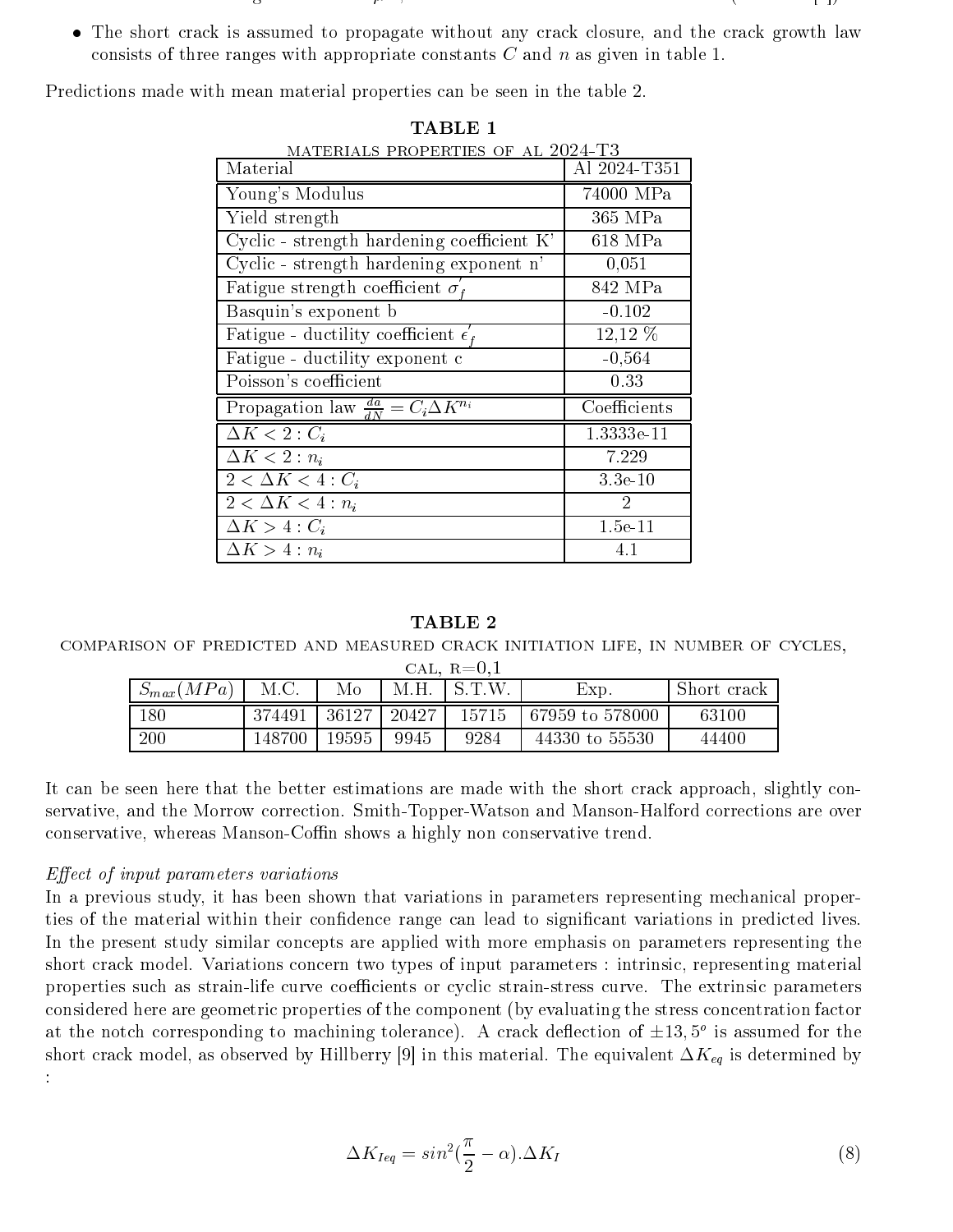

Figure 1: Experimental data and mean crack propagation law (Al 2024-T3, Desforges [8]).

where  $\alpha$  is the crack deflection. It is assumed that in spite of this deflection, a mode II crack propagation is not considered. This assumption may need further study for larger deflection. The crack propagation law was modified to roughly cover the scatter band observed in experimental measures (see figure 1). Finally, the initial crack size was modified, to take in account the scatter in the size of the crack-like defect where the crack initiates . Results of such variations are shown for a typical stress level in table 3.

| EFFECT OF INPUT PARAMETERS VARIATION, CAL, $R=0,1$ |                      |                      |  |  |  |  |
|----------------------------------------------------|----------------------|----------------------|--|--|--|--|
| Parameter                                          | Effect on prediction | Effect on prediction |  |  |  |  |
|                                                    | local strain         | short crack          |  |  |  |  |
|                                                    | (Morrow)             |                      |  |  |  |  |
| K', n'                                             | $+10\%$              | $0,1\%$              |  |  |  |  |
| $\sigma_f$ , b                                     | $-20\%$ to $+1\%$    | Χ                    |  |  |  |  |
| $\epsilon_{f}$ , c                                 | $-48\%$              | Х                    |  |  |  |  |
| $K_T$                                              | $-16\%$ to $+27\%$   | $\pm 10\%$           |  |  |  |  |
| Applied stress                                     | $-11\%$ to $+16\%$   | $\pm 7\%$            |  |  |  |  |
| Crack deflection                                   | Х                    | $+22\%$              |  |  |  |  |
| Propagation law                                    | X                    | $\pm 60\%$           |  |  |  |  |
| Initial size                                       | X                    | $-23\%$              |  |  |  |  |

TABLE 3

Assuming that all variations are cumulative, the variation due to the propagation law leads to an over prediction of the scatter band. Nevertheless, excluding this effect, the predicted minimum and maximum initiation lives are about  $\pm 40\%$  from values predicted with mean material properties. These variations are shown in figure 2. The ratio between maximum and minimum predictions is close to 2. The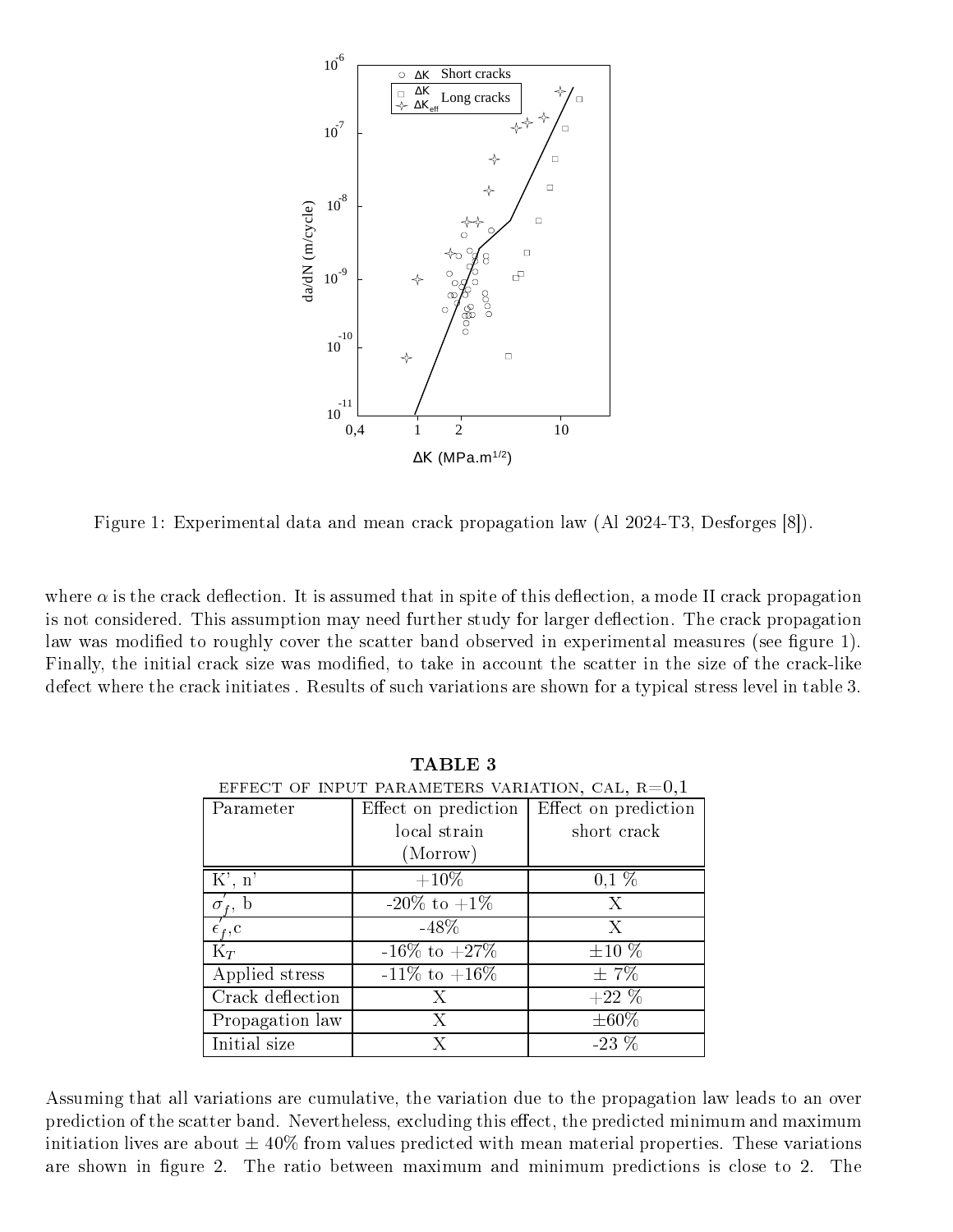predicted scatter band is quite shorter than the experimental one for the 180 MPa stress level, whereas it is quite longer for 200 MPa. It is believed that the smaller number of experimental measurements for the last stress level does not lead to an accurate measure of scatter.



Figure 2: Predicted scatter for the CA conditions,  $R = 0.1$ , Short Crack approach.



Figure 3: Predicted scatter for the  $1^{st}$  spectrum, Short Crack approach.

## Variable amplitude loading

The experimental results analyzed correspond to two kinds of aeronautical spectra, representing the wing lower surface loading for a civil aircraft, i.e. predominantly in tension. The first spectrum contains 22547 cycles, whereas the second one 266018. Each flight represents different conditions such as take off, cruise and landing phases.

# $1^{st}$  spectrum

The first spectrum had been studied earlier by Ranganathan [10], and the estimations closer to measured lives were obtained with the Smith-Topper-Watson correction, and the short crack approach. However, neither variation in crack propagation law nor the effect of crack deflection was studied previously.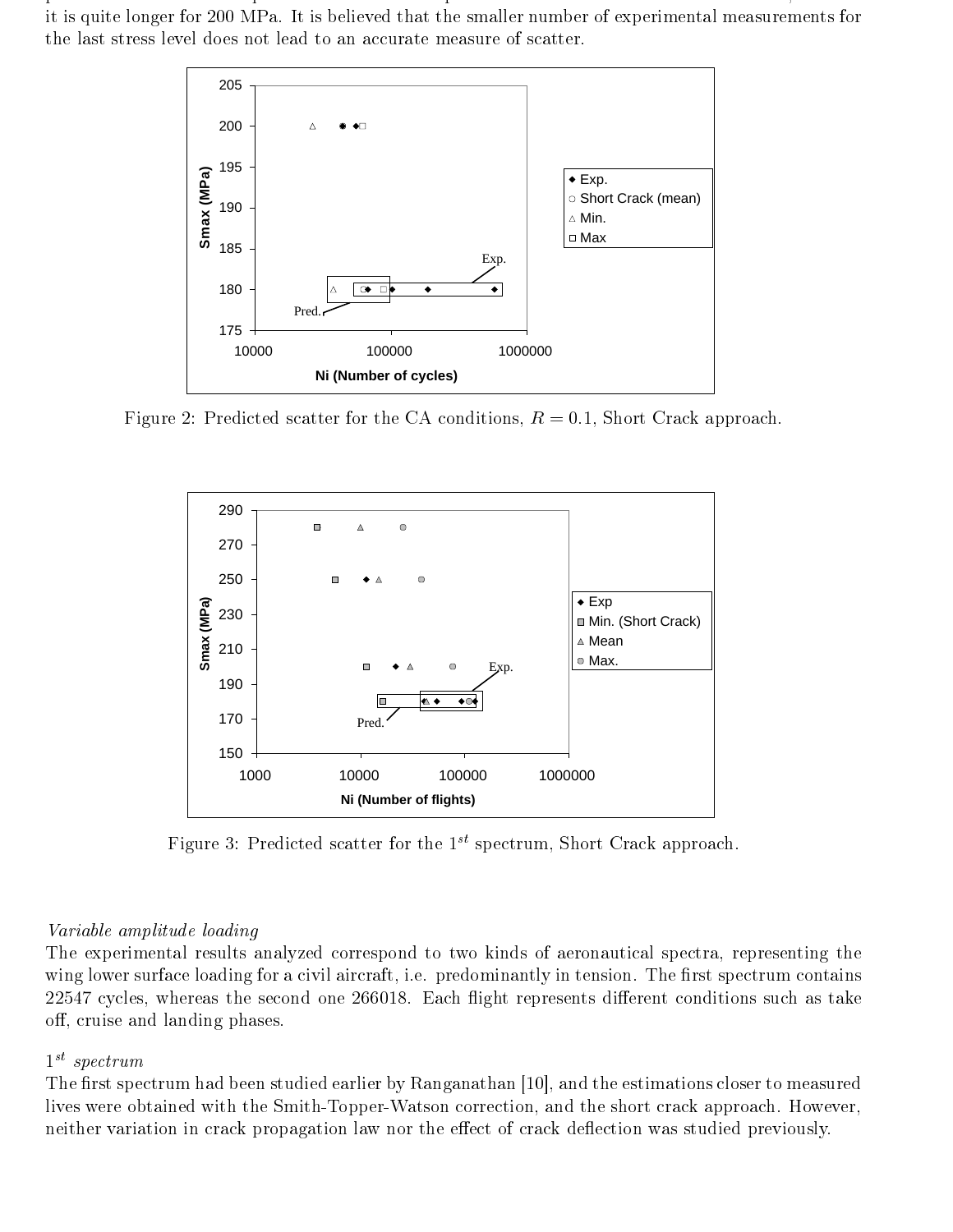

Figure 4: Predicted scatter for the  $2^{nd}$  spectrum, Short Crack approach.

### $Effect of input parameters variations$

The results presented here concern only the short crack approach.Results for local strain approach are found in [10]. The crack deflection led to a variation of  $95\%$ , and the crack propagation law variation can reduce the crack initiation life by 60%, or increase it by more than 200%. Figure 3 compares experimental scatter with the scatter band in the prediction results taking into account the input parameters variations, such as initial crack size and crack deflection (crack growth law variations are not considered here). It can be seen on this figure that at lowest stress level, the introduction of crack deflection leads to quite accurate estimation of the experimental scatter. Unfortunately, the number of tests involving higher stress levels are few, and no information can be extracted about experimental scatter for such levels. Nevertheless, the trend observed previously for the short crack approach is verified (Ranganathan, [10]), i.e. it seems to be slightly conservative at lower stress levels, and non conservative at higher stress levels.

### $2^{nd}$  spectrum

This spectrum differs from the first one, with the introduction of small cycles in the cruise condition. For this spectrum, we have studied the effect of input parameters variation for the local strain and short crack approach. The parameters were varied on the same order as that for the CA condition. It was found that the predicted scatter was on the same order as for CA conditions (see table 3). The results are given in figure 4 (mean predictions). The predicted scatter band at 200 MPa (where experimental data is available) with the short crack approach encompasses the experimental data, while at the lower stress level the prediction seems to be slightly conservative. For the Smith-Watson-Topper correction the predicted scatter band seems to be much larger than the experimental one for the two stress levels.  $Effect of input parameters variation$ 

The effects of input parameters variation were studied as before for constant amplitude (CA) conditions. The results obtained for the short crack approach are given figure 4 and that for local strain approach using the Smith-Watson-Topper correction in figure 5. (The other corrections are not given here for the sake of clariry). It can be seen here that the predicted scatter for the short crack approach encompasses the experimental data at a maximum stress of 200 MPa while it is slightly non conservative at 180 MPa. The scatter band obtained for Smith-Watson-Topper correction is much larger than that for short crack approach, and the predictions seem to be highly non conservative at 180 MPa.

### Al 7075-T6

## Constant amplitude loading

The tests studied in this part of the study are from Nicolas [11], concerning notched component made of Al 7075-T6, with a  $K_T$  of 2.3. These specimens were submitted to constant amplitude loading at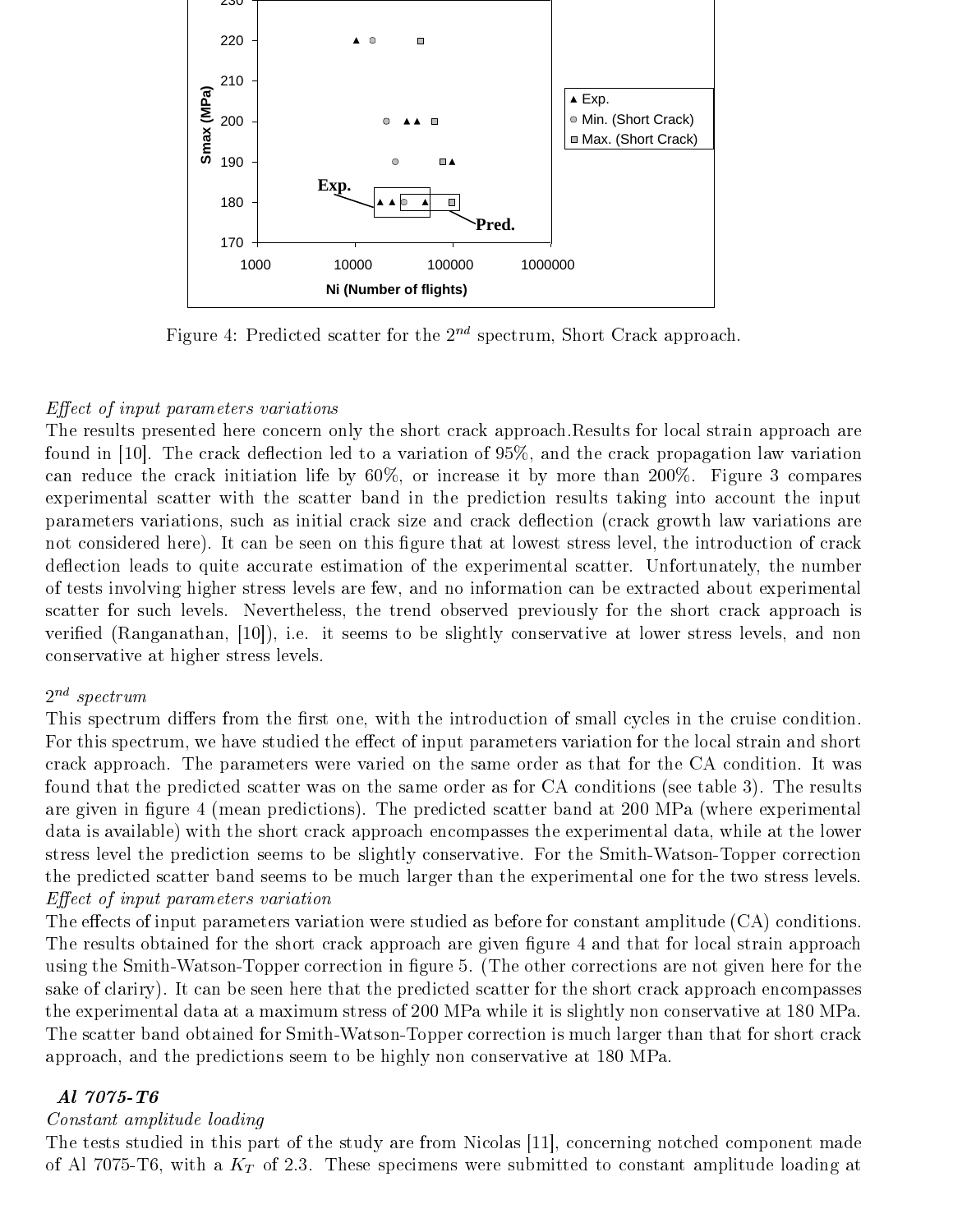

Figure 5: Predicted scatter for the  $2^{nd}$  spectrum, Smith-Watson-Topper correction.

stress ratios  $R = -1; -3; -5.3$ . For each loading condition representing stress amplitude and the load ratio only one test was conducted, and hence there is no idea of experimental scatter. Previous studies using the local strain approach showed that Morrow correction gives good estimations, and the Smith-Watson-Topper correction was modified to negative R ratios (Nicolas, [11]). The emphasis made here is on the short crack model, using a crack propagation law taken from Newman [12] for this material, predictions were made with the short crack approach. The assumption of absence of closure does not seem to be valid for negative stress ratios, as it led to highly conservative predictions . The local efficiency factor U, representing the effective  $\Delta \sigma_{eff}$  to total local stress amplitude  $(\Delta \sigma)$  at the crack tip was first estimated by adjusting the predicted results to coincide with the experimental ones. The following expression was obtained :

$$
U = 0.0028\sigma_{max} - 0.2823\tag{9}
$$

This expression is quite different from the relationships proposed in the literature (Booth,  $|13|$ ). The crack opening level was allowed to vary within  $\pm 10\%$  from this linearized expression. The corresponding results are given figure 6. The predicted scatter is on the order of  $\pm 16\%$ , except for the lowest stress level at  $R = -3$ . These results show that, for the negative stress ratio condition, accurate determination of the local stress levels are very important for the short crack approach.

## DISCUSSION

#### local strain approach

The present study confirms previous results showing that the parameters representing the strain-life relationship ( $\epsilon_f$ , c,  $\sigma_f$ , and b) and an accurate determination of  $K_T$  are very important to have accurate predictions. For variable amplitude conditions, the accuracy of the load spectrum applied to the specimen has an important effect.

### short crack model

The most important aspect is the accurate determination of the crack growth law for short cracks. Figure 1 compares the experimental short crack data (Desforges, [8]) with the mean crack growth law used in this study. It can be seen that scatter of short crack data is not taken in account. The crack growth law used in this study represents long cracks data corrected for closure. This growth law seems to represent the mean behaviour of short cracks which permitted us to assume that short crack grow